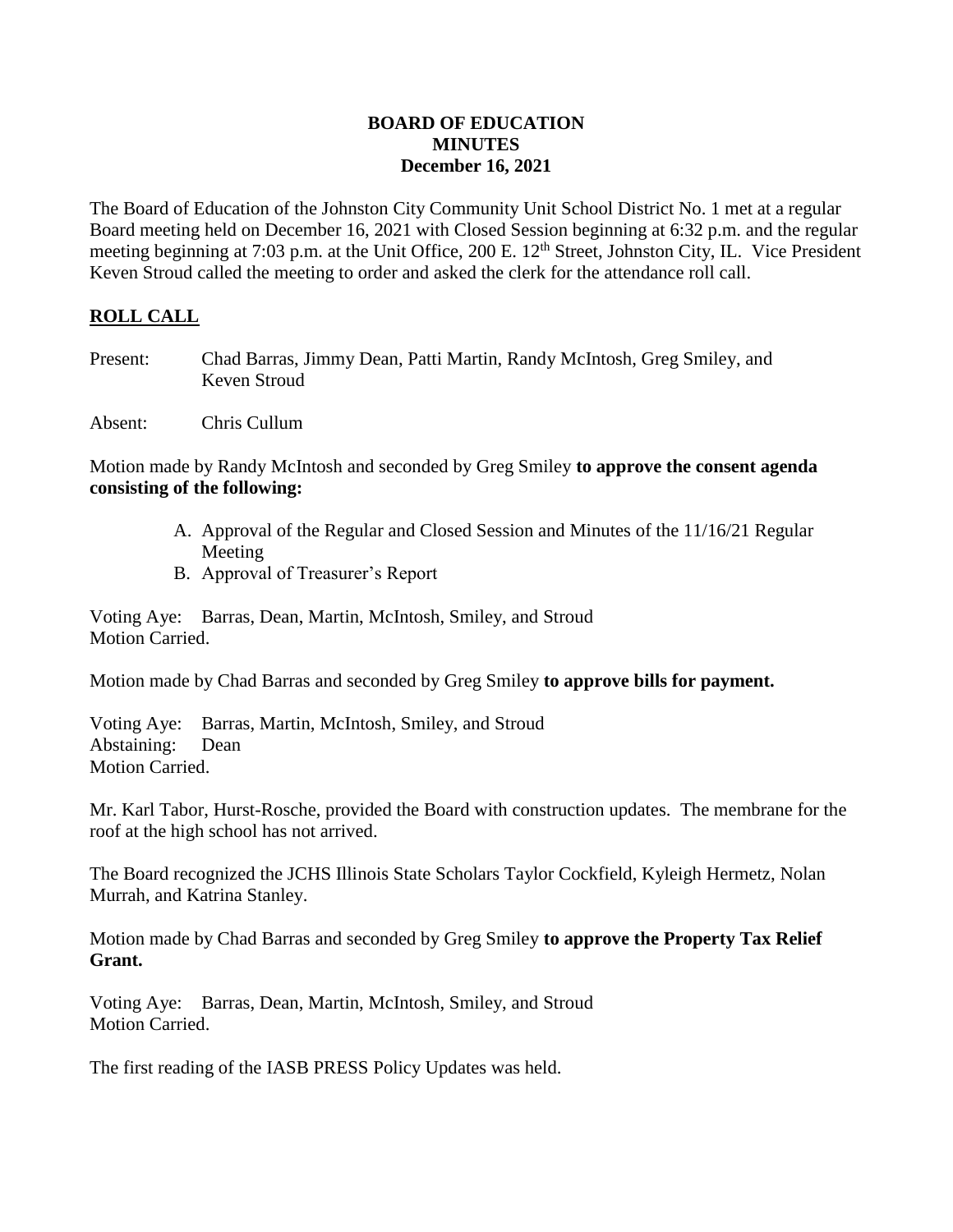### **12/16/21 MINUTES -2-**

Mr. Pietrantoni provided the Board with updates to the High School Curriculum Guide. He informed the Board that in the 2022-2023 school year that Spanish III will be offered as a dual credit course and in the 2023-2024 school year that Spanish IV will be offered as a dual credit course.

Motion made by Greg Smiley and seconded by Patti Martin **to approve the High School Curriculum Guide changes as presented.**

Voting Aye: Barras, Dean, Martin, McIntosh, Smiley, and Stroud Motion Carried.

Motion made by Jimmy Dean and seconded by Chad Barras **to authorize Hurst-Rosche to advertise for bids for the Washington Middle School Drainage Project.**

Voting Aye: Barras, Dean, Martin, McIntosh, Smiley, and Stroud Motion Carried.

Motion made by Jimmy Dean and seconded by Randy McIntosh **to approve the track resurfacing at the Athletic Complex.**

Voting Aye: Barras, Dean, Martin, McIntosh, Smiley, and Stroud Motion Carried.

Motion made by Chad Barras and seconded by Patti Martin **to approve the TRS SSP Resolution.**

Voting Aye: Barras, Dean, Martin, Smiley, and Stroud Abstaining: McIntosh Motion Carried.

Motion made by Greg Smiley and seconded by Chad Barras **to accept the resignations of Larissa Sommer as a Lincoln School ESSA Aide and Melissa Fiedler as High School Cross Country Coach and to post the position.**

Voting Aye: Barras, Dean, Martin, McIntosh, Smiley, and Stroud Motion Carried.

Motion made by Greg Smiley and seconded by Patti Martin **to approve Todd Hunter and Charlie Zeigler as Volunteer High School Boys' Assistant Baseball Coaches.**

Voting Aye: Barras, Dean, Martin, McIntosh, Smiley, and Stroud Motion Carried.

Mrs. Clark informed the Board that the District purchased a 2018 Chevrolet truck and that the white buses should be available at the end of March or in early April.